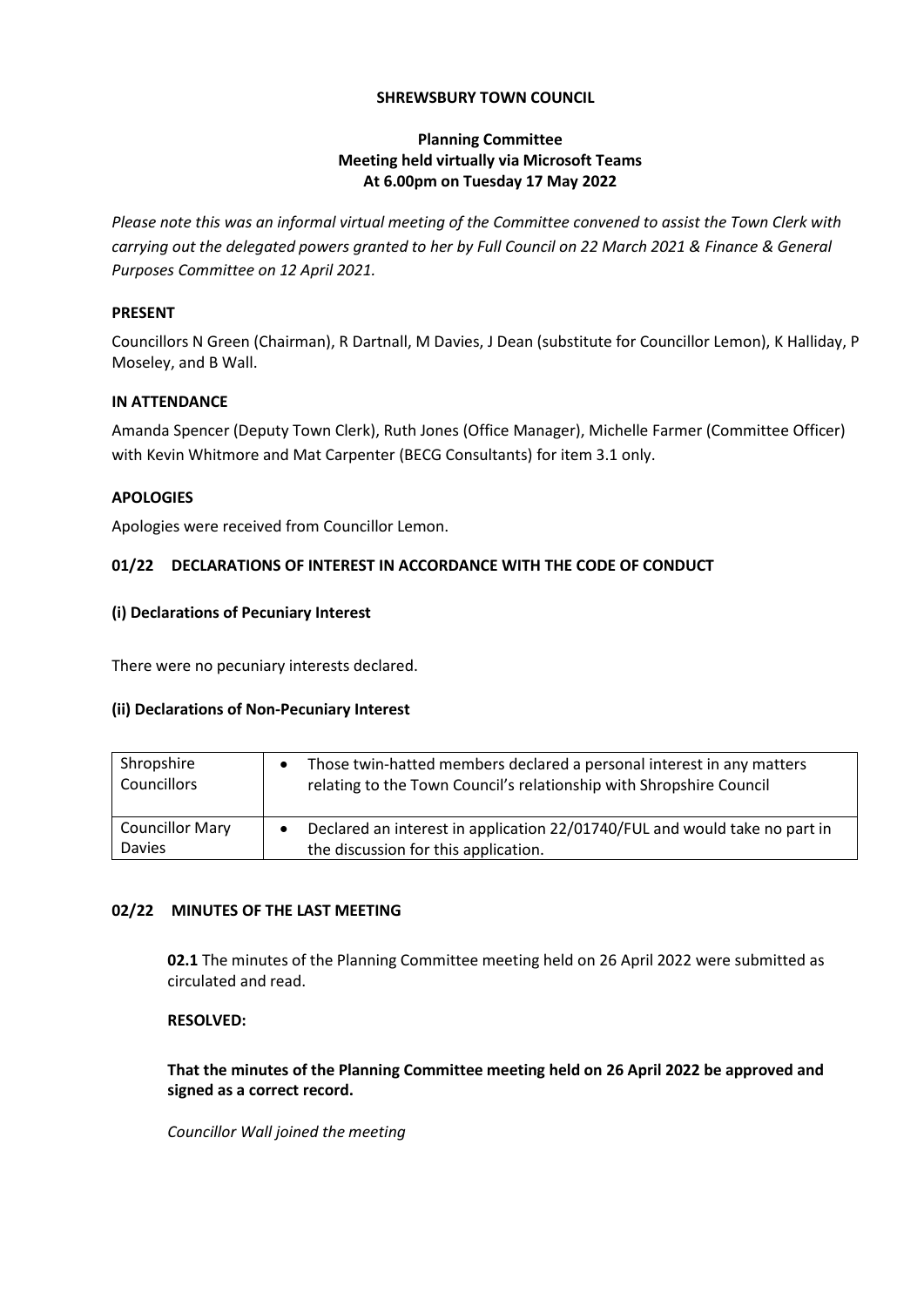#### **03/22 MATTERS ARISING**

## **3.1 – Re-consultation - 22/00252/FUL – Dragon King, Old Potts Way, Shrewsbury. Erection of a drive-thru restaurant following demolition of existing restaurant.**

The Deputy Town Clerk reported that the Committee had objected to this application on 22 Feb 2022, stating there was insufficient information provided regarding sustainable travel to the site and the potential mitigating environmental impacts that may occur. Concerns were also raised that littering may be an issue and this may have a detrimental impact upon the neighbouring Reabrook Valley. Members fully supported the comments made by Shropshire Council Tree Officer with the regards to their concerns that they were not consulted at the pre-application stage and the proposed removal of a large number of trees, which seemed an unnecessary action to take.

A number of these issues had been addressed by the developers and Shropshire Council had asked if the Town Council's objections still stood. Mat Carpenter, a Planning Consultant for McDonalds attended the meeting along with Kevin Whitmore, to present responses to the concerns raised and answer any questions.

With regards to litter issues, the consultant stated that all restaurants undertake at least three litter patrols per day collecting all litter, not just that belonging to McDonalds. All their restaurants are equipped with recycling facilities for customers dining inside and waste bins are available around the restaurant for those heading to the car park. A litter management plan had been submitted as part of the application.

He also confirmed that 29 trees would be removed from the site as they were of poor quality and this would enable the car park to be altered. 17 new trees would be planted and a management plan had been put in place to look after the trees long term.

With regards to sustainable travel, the consultant explained that the location of the proposed restaurant is accessible by car, foot and cycling. All restaurants include cycle stands to encourage the use of sustainable forms of transport. All new restaurants also incorporate electric vehicle rapid chargers, where the supply allows. The location is accessible on foot insofar that there are footways along one or both sides of all local roads with crossing facilities in key locations. It is accessible by bicycle with a number of shared footway and cycleways in the local area which includes along Old Potts Way, Bage Way and Pritchards Way. Parking is provided for up to 20 bicycles at the site. There is parking for 458 cars including 18 spaces reserved for Blue Badge Holders with access taken from Old Potts Way. Surveys within the car park suggest that it operates well within capacity with peak occupancy levels typically occurring during the evening weekday period.

The potential demand associated with the proposed restaurant demonstrates that the proposals would not affect the availability of parking under normal trading conditions.

A capacity assessment had been conducted which demonstrated that the proposals would not impact on traffic conditions in their own right, with existing access continuing to operate within capacity with no queuing effects for movements into / out of the site. Shropshire Council as a Highways Authority raise no objection to the granting of planning consent.

Councillor Dartnall stated that the presentation received had been encouraging but she raised concerns from residents regarding the site location and the proximity to residential properties and the increase in traffic that would occur.

Councillor Halliday raised the question as to why the restaurant would need to be 24 hours opening and if it were made a 'local store' and not 24 hour, if this would this alleviate some of the concerns.

The consultant responded to say he didn't believe that the site would be open 24 hours, but this is in issue that would be controlled by the Licensing Department.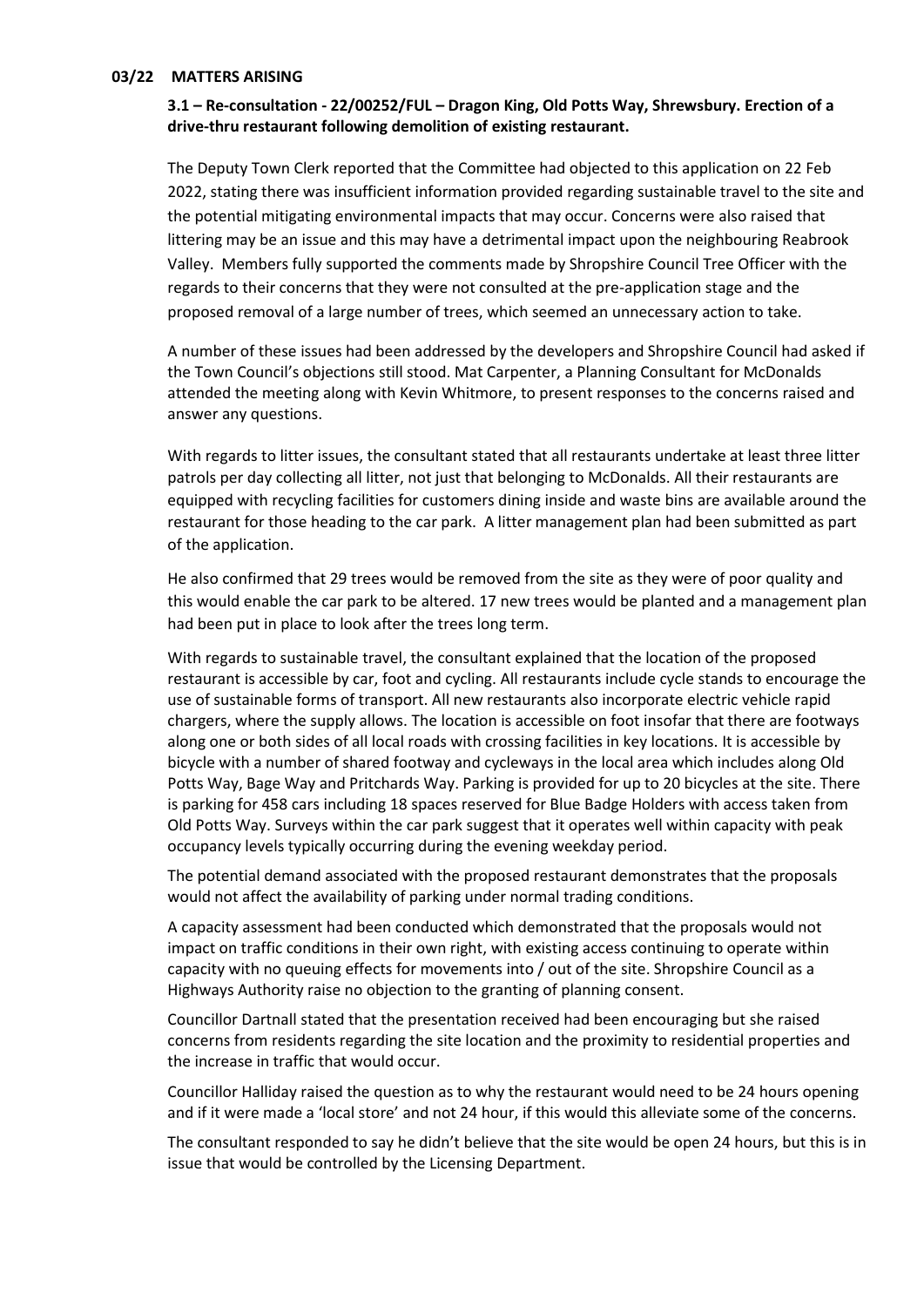## **RESOLVED:**

The Committee agreed that they were happy with the new landscape strategy that had been put in place and there had been a good responsible attitude regarding litter and the plan that had been put in place. On these two grounds they are happy to remove their original objections.

The Committee maintained their objection regarding sustainable travel which they still feel there is a lack of. Members also asked if the traffic concerns and potential 24-hour opening could be raised at Northern Planning and would like to request that the opening hours are limited to more suitable times.

## **3.2 Freedom of Information Request 21/05743/OUT – Hencote, Land off Ellesmere Road**

The Deputy Town Clerk updated the Committee on the Freedom of Information request that was submitted to Shropshire Council following the Committee's discussion of the application in January 2022. A response had now been received and stated:

"In relation to your FOI request all Shropshire Council Members were asked to provide any relevant information linked to your request. I can confirm that whilst some communications about the plan were found there were no communications or notes found or returned specifically within the scope of your request (communications or notes between Shropshire Council Elected Members and Berry's). I apologise for the delayed response but there was some delay due to the number of individuals that we needed to contact to complete this request"

The Committee were also informed that the outline application 21/05743/OUT for Hencote had now been refused by Shropshire Council.

## **RESOLVED:**

No comments were made by the Committee.

## **04/22 ASSETS OF COMMUNITY VALUE**

#### **4.1 Removal of the Heathgates Public House from the list of assets of Community Value**

The Committee were informed that Shrewsbury Town Council had received a notice informing them of the removal of the Heathgates public house from the Assets of Community Value list. It was removed on 29 April 2022 as the 5-year period of listing as laid out in the legislation had now expired.

#### **RESOLVED:**

No comments were made by the Committee.

#### **05/22 HIGHWAY ORDERS**

#### **5.1 Experimental Prohibition of Motor Vehicles on Greyfriars Road, Shrewsbury**

The Committee were informed that on 20 April 2022, Shropshire Council made an experimental order to place the following restrictions on Greyfriars Road in Shrewsbury (between its junctions with Longden Coleham and Salters Lane): Prohibition of Motor Vehicles – 08:20 to 09:00 and 14:50 to 15:30 on each school day Pedal cycles, residents requiring access to their premises, and emergency vehicles being used in an emergency, will be exempt from these restrictions. The Order came into effect on 1 May 2022 and would operate for a period of up to eighteen months. The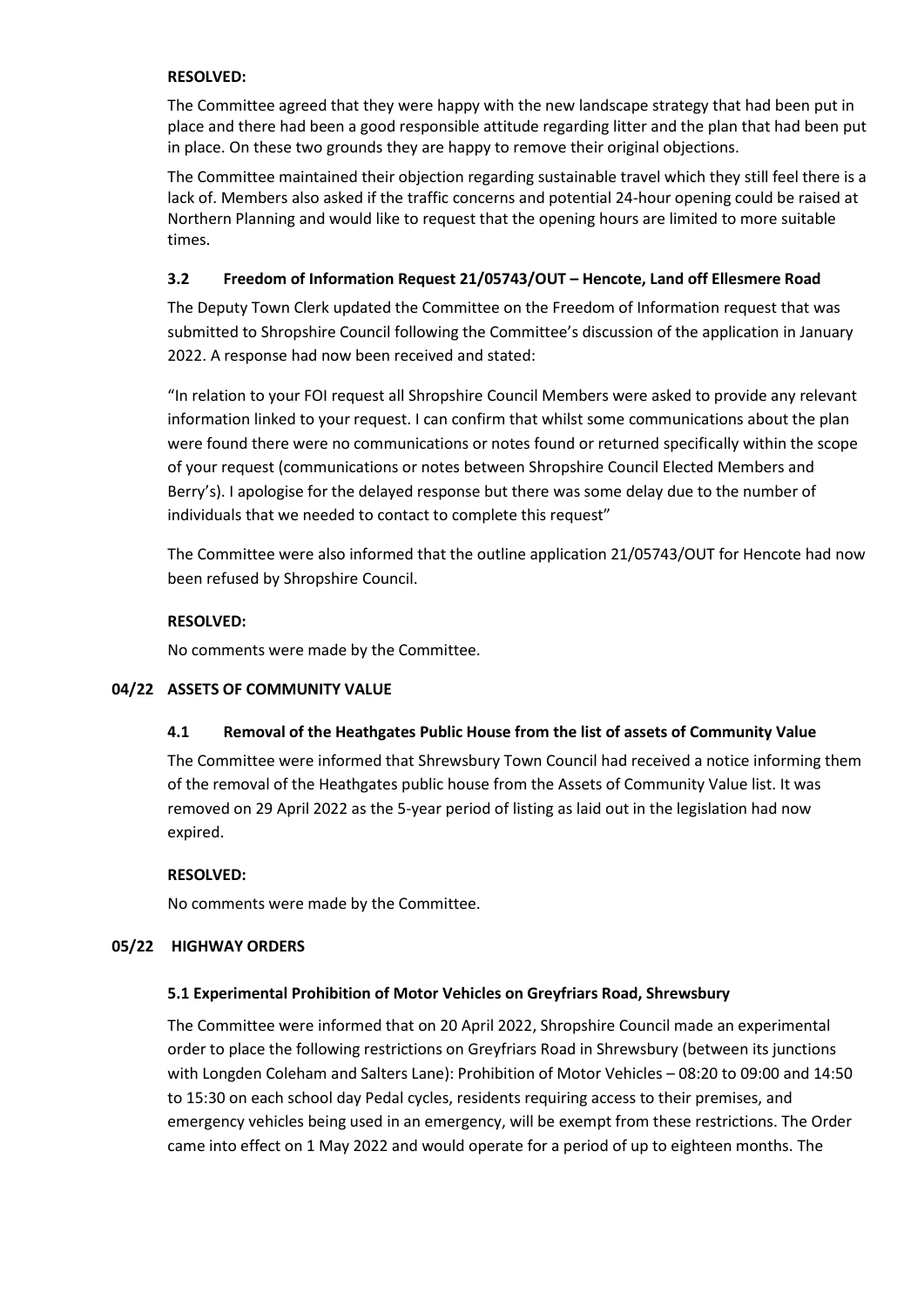Council will consider in due course whether its provisions should continue in force indefinitely. If Members wished to make comments they would need to be submitted by 1 November 2022.

## **RESOLVED:**

Councillor Halliday fully supported this order and explained that temporary orders have already been in place in this location, and she hoped that the current order would be enforced indefinitely. Committee also fully supported the order.

## **06/22 TREE PRESERVATION ORDERS**

## **6.1 SC/00479/21 (Land at Prestfelde School, London Road, Shrewsbury) Tree Preservation Order 2021**

The Committee were informed that the Tree Preservation Order for the above location was confirmed on the 5 May 2022.

## **RESOLVED:**

No comments were made by the Committee regarding this order.

## **07/22 PREMISES LICENCE APPLICATIONS**

There were no Premises Licence Applications for consideration.

## **08/22 PLANNING APPLICATIONS**

#### **8.1 Schedules of Planning Applications**

The Deputy Town Clerk submitted the schedules of valid planning applications for planning consent for development within the Town Council's area, which had been registered between 15 April – 6 May 2022.

#### **RESOLVED:**

## (i) **That the following comments be submitted to Shropshire Council:**

| 1. | 22/01893/FUL | 5 Painswick Close, Bicton<br>Heath, Shrewsbury, SY3<br>5HH         | Erection of single storey rear<br>extension to replace existing<br>conservatory                                                                                                                                                                                                         | No Objection |
|----|--------------|--------------------------------------------------------------------|-----------------------------------------------------------------------------------------------------------------------------------------------------------------------------------------------------------------------------------------------------------------------------------------|--------------|
| 2. | 22/01853/LBC | 2 Darwin House, Ground<br>Floor, The Mount,<br>Shrewsbury, SY3 8PU | Replacement of existing single<br>pane glazing in front elevation<br>bay window sashes - with<br>Slimlite double glazed units,<br>including refurbishment of<br>sashes generally as<br>example/case study window for<br>approval going forward affecting<br>a Grade II* Listed Building | No Objection |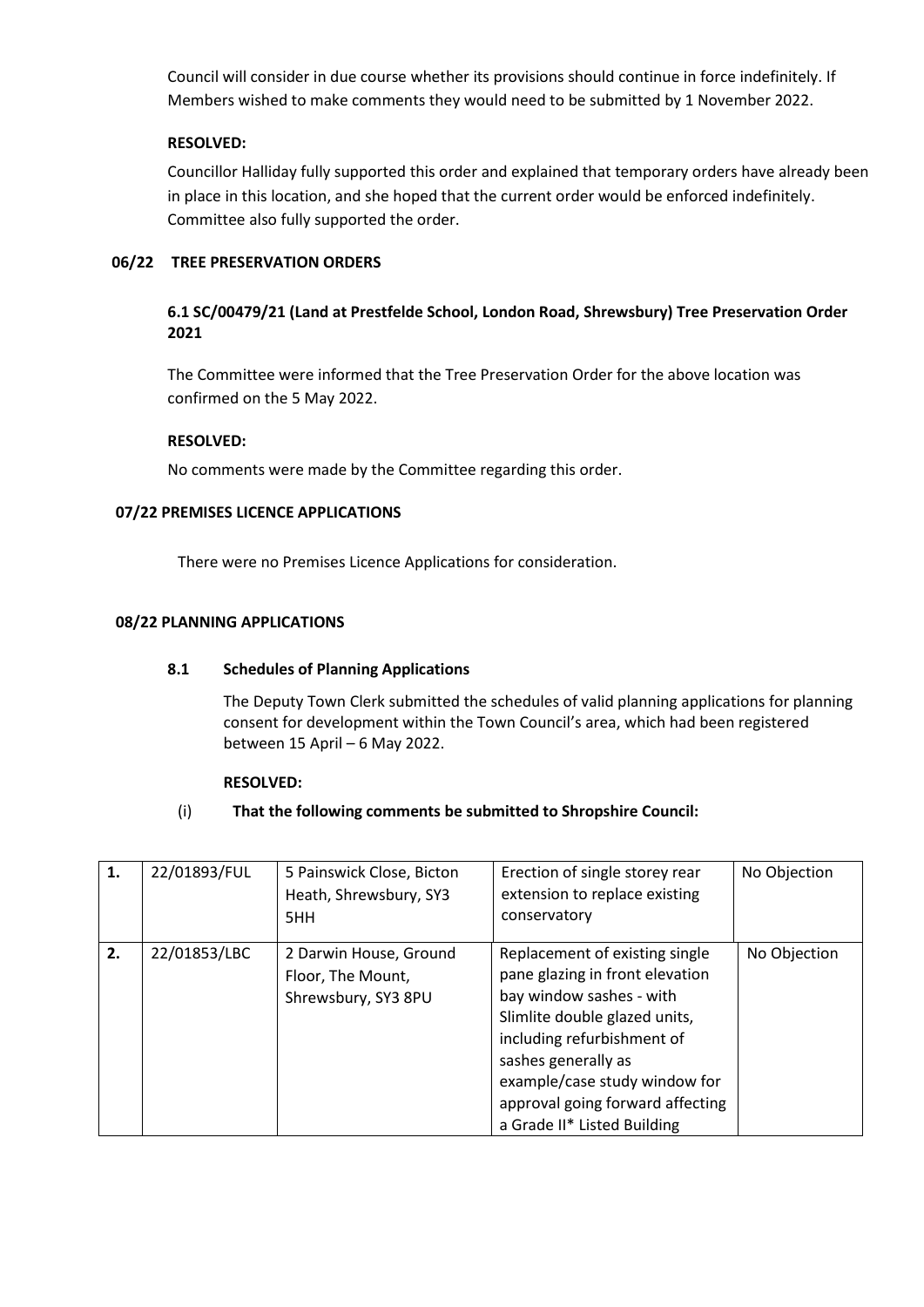| 3. | 22/01768/FUL | 26 Pensfold, Bicton<br>Heath, Shrewsbury, SY3<br>5HF | Erection of a single storey<br>extension to rear and side;<br>erection of a detached garden<br>room                                                                                                                                                                                 | No Objection   |
|----|--------------|------------------------------------------------------|-------------------------------------------------------------------------------------------------------------------------------------------------------------------------------------------------------------------------------------------------------------------------------------|----------------|
| 4. | 22/01850/FUL | 47 Grange Road,<br>Shrewsbury, SY3 9DG               | Erection of single storey rear<br>extension                                                                                                                                                                                                                                         | No Objection   |
| 5. | 22/01823/FUL | 48 Belvidere Road,<br>Shrewsbury, SY2 5LX            | Internal refurbishment and<br>creation of a single-storey rear<br>extension                                                                                                                                                                                                         | No Objection   |
| 6. | 22/02064/TCA | Sandringham Court,<br>Shrewsbury, SY3 8LL            | Fell group of Sycamore & Ash<br>(G3), 1no Ash (T16) & 1no Poplar<br>(T25), trim back foliage to height<br>of 2.5m of vegetation (H2 & H3)<br>and trim back to previous<br>pruning points of 1no Ash (T55)<br>(See Report for details) within<br><b>Shrewsbury Conservation Area</b> | Representation |

Whilst the Town Council has no objections to this application per se, Members respectfully request that Shropshire Council's Tree Officer visits the site and provides expert assessment and recommendations on the large amount of tree work proposed within Shrewsbury Conservation Area. Members would wish to be assured that in light of Government Guidance on the treatment of Ash Trees, any removal and disposal will be dealt with in accordance with such guidelines.

| 7.  | 22/01814/FUL | 6 Walton Road,<br>Shrewsbury, SY3 7QJ                   | Conversion of integral garage to<br>living accommodation and<br>replace tile hanging to part front<br>elevation with cement render<br>and masonry paint finish                                     | No Objection |
|-----|--------------|---------------------------------------------------------|----------------------------------------------------------------------------------------------------------------------------------------------------------------------------------------------------|--------------|
| 8.  | 22/01045/FUL | 2 Milton Close,<br>Shrewsbury, SY1 2UE                  | Erection of single storey rear<br>extension                                                                                                                                                        | No Objection |
| 9.  | 22/01820/LBC | The Shrewsbury Hotel,<br>Mardol, Shrewsbury, SY1<br>1PU | Erection of single storey<br>extension and associated<br>boundary works affecting a<br><b>Grade II Listed Building</b>                                                                             | No Objection |
| 10. | 22/01819/FUL | The Shrewsbury Hotel,<br>Mardol, Shrewsbury, SY1<br>1PU | Erection of single storey<br>extension and associated<br>boundary works                                                                                                                            | No Objection |
| 11. | 22/01890/FUL | 110 Wenlock Road,<br>Shrewsbury, SY2 6JT                | Erection of single storey rear<br>extension following demolition<br>of existing (modification to<br>previously approved) to allow<br>for the creation of bay window<br>at 1st floor rear elevation | No Objection |
| 12. | 22/01773/LBC | Park Cottage, Horsefair,<br>Abbey Foregate,             | Works to facilitate revisions to<br>previously approved application<br>21/02896/LBC to include                                                                                                     | No Objection |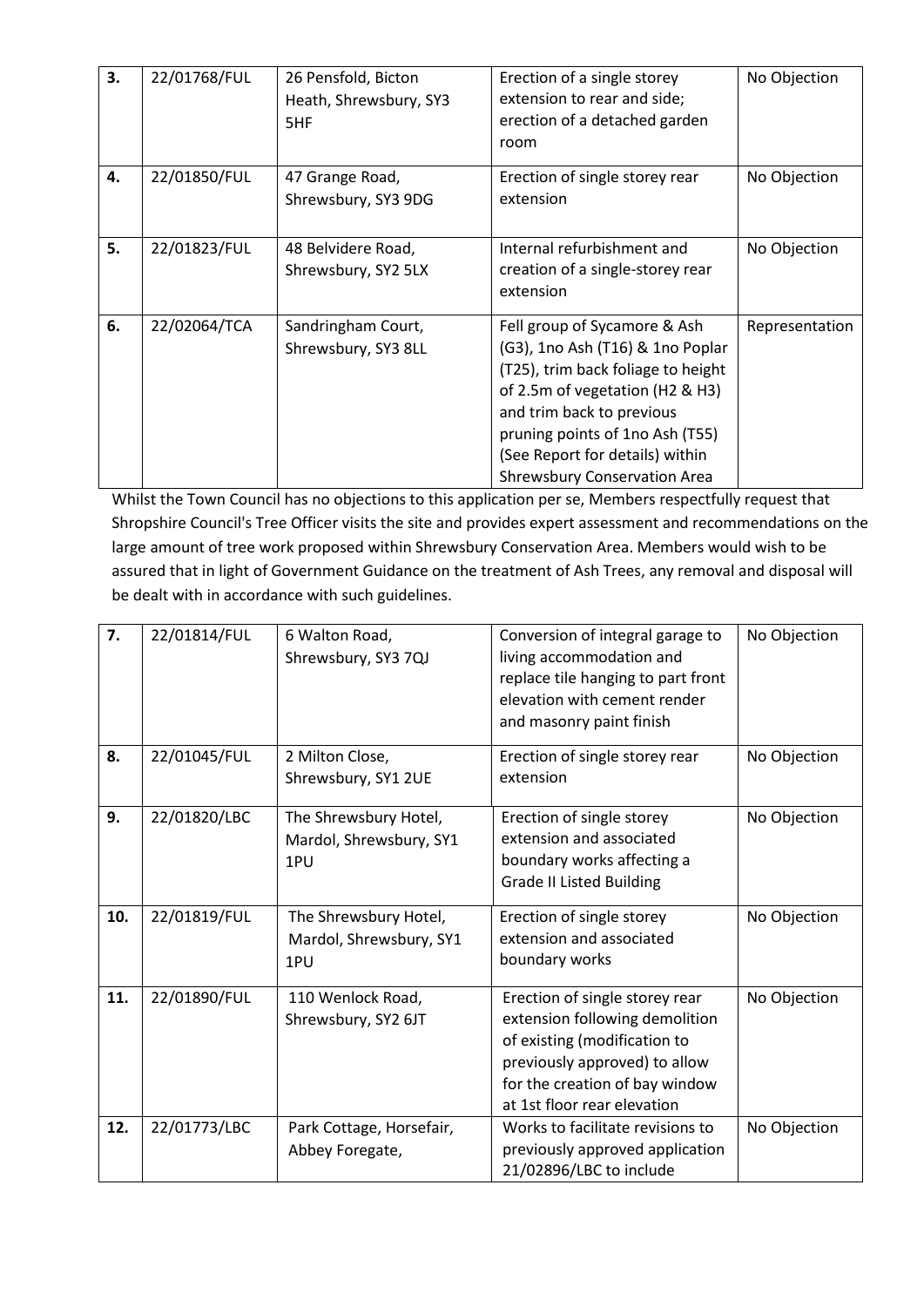|     |              | Shrewsbury, SY2 6BL                     | relocation of TV aerial (following<br>removal of existing and satellite<br>dish); ochre coloured lime<br>render to south, north and east<br>brick infill panels; revised<br>fenestration to kitchen picture<br>window and step to the French<br>doors affecting a Grade II Listed<br><b>Building</b> |              |
|-----|--------------|-----------------------------------------|------------------------------------------------------------------------------------------------------------------------------------------------------------------------------------------------------------------------------------------------------------------------------------------------------|--------------|
| 13. | 22/01756/FUL | 9 Holgate Drive,<br>Shrewsbury, SY1 4TD | Erection of a flat roof timber<br>framed garden room in rear/side<br>garden                                                                                                                                                                                                                          | No Objection |

*Councillor Mary Davies left the meeting*

| 14. | 22/01740/FUL | Lord Hill Hotel, Abbey | Full Planning Application for the   | Representation |
|-----|--------------|------------------------|-------------------------------------|----------------|
|     |              | Foregate, Shrewsbury,  | Erection of 32 Residential          |                |
|     |              | SY <sub>2</sub> 6AX    | <b>Apartments Across Two Blocks</b> |                |
|     |              |                        | (including 6no. Affordable          |                |
|     |              |                        | Apartments) with Associated         |                |
|     |              |                        | Demolition, Parking, Amenity        |                |
|     |              |                        | Areas and Landscaping               |                |
|     |              |                        | (Resubmission of 21/03588/FUL)      |                |
|     |              |                        |                                     |                |

The Town Council have no objections to this application per se and agree that the proposals look acceptable and are an improvement on the previous application. Members feel that there should be more cycle and electric charging points made available to each property and the proposed location of the bin store should be re-located so as not to affect residents. There also appears to be a lack of renewable energy mentioned within the proposals.

*Councillor Davies re-joined the meeting*

| 15. | 22/01729/FUL | <b>Proposed Commercial</b><br>Development Land at Plot<br>5B, Vanguard Way,<br><b>Battlefield Enterprise</b><br>Park, Shrewsbury | Erection of building for trade<br>sales/storage of timber and<br>ancillary products with outdoor<br>storage yard; formation of car<br>park                                                         | No Objection |
|-----|--------------|----------------------------------------------------------------------------------------------------------------------------------|----------------------------------------------------------------------------------------------------------------------------------------------------------------------------------------------------|--------------|
| 16. | 22/01941/TPO | Fairholme, Mytton Park,<br>Shrewsbury, SY3 8UE                                                                                   | To thin out lower crown by<br>approx. 40% of 1no. Lime<br>protected by The Shrewsbury<br>Borough Council (Shelton Road)<br>Tree Preservation Order 1971<br>(Ref. SA/59)                            | No Objection |
| 17. | 22/01752/FUL | 187 Wenlock Road,<br>Shrewsbury, SY2 6LB                                                                                         | Erection of single storey<br>extension and alterations to<br>existing conservatory to garden<br>room, utility, and shower room;<br>alterations and improvements to<br>existing ground floor layout | No Objection |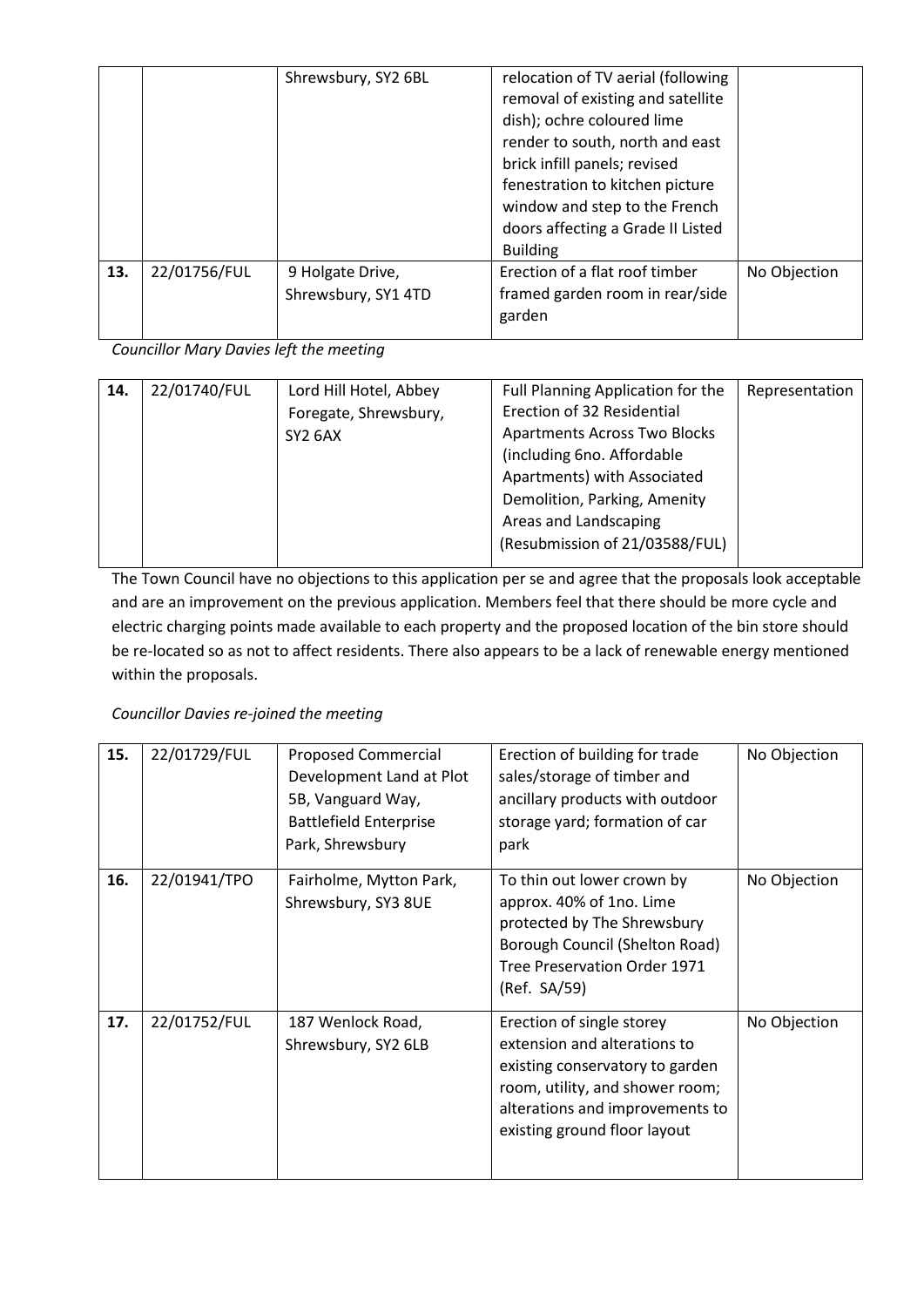| 18. | 22/01896/TPO | 46 Coldridge Drive,<br>Shrewsbury, SY1 3YT | To remove 1no. Oak protected<br>by the Shrewsbury and Atcham<br>Borough Council (Land to Rear<br>of Ellesmere Drive) Tree<br>Preservation Order 1990 (Ref.<br>SA/217 | Representation |
|-----|--------------|--------------------------------------------|----------------------------------------------------------------------------------------------------------------------------------------------------------------------|----------------|

Whilst the Town Council understand the reasons raised by the applicant, Members respectfully request that Shropshire Council's Tree Officer visits the site and provides expert assessment and recommendations on the removal of the Oak tree.

| 19. | 22/01895/TCA | 23 Kennedy Road,    | To remove 1no. dying Cherry | Representation |
|-----|--------------|---------------------|-----------------------------|----------------|
|     |              | Shrewsbury, SY3 7AB | within the Shrewsbury       |                |
|     |              |                     | <b>Conservation Area</b>    |                |

The Town Council does not look favourably to the removal of any trees unless there are justifiable reasons for removal. Members respectfully request that the Tree Officer visits the site and provides expert assessment and recommendations on the condition of the Cherry Tree situated within the Shrewsbury Conservation Area, to determine if removal is necessary and if a replacement tree can be planted.

| 20. | 22/01918/TPO | 5 The Lees, Bicton Heath,<br>Shrewsbury, SY3 5BD      | To crown lift 1no. Hornbeam by<br>approx. 2 metres removing<br>secondary branches only and<br>reduce canopy by approx. 1-2<br>metres on side of 4 The Lees<br>only protected by the SABC<br>(Land at and surrounding Bicton<br>Heath North) TPO 2008 (Ref.<br>SA/457) | No Objection                                                                                       |
|-----|--------------|-------------------------------------------------------|-----------------------------------------------------------------------------------------------------------------------------------------------------------------------------------------------------------------------------------------------------------------------|----------------------------------------------------------------------------------------------------|
| 21. | 22/01917/TCA | 2 Myrtle Cottages, Coton<br>Hill, Shrewsbury, SY1 2DU | Remove 1no. Pine (T1) within<br><b>Shrewsbury Conservation Area</b>                                                                                                                                                                                                   | No comment<br>made as<br>permission<br>granted by<br>Shropshire<br>Council prior to<br>the meeting |
| 22. | 22/01832/TPO | Radbrook Hall Court,<br>Shrewsbury, SY3 9AF           | Works to trees at Radbrook Hall<br>Court (See Schedule) protected<br>by the Shrewsbury & Atcham<br>Borough Council (Ryelands,                                                                                                                                         | Representation                                                                                     |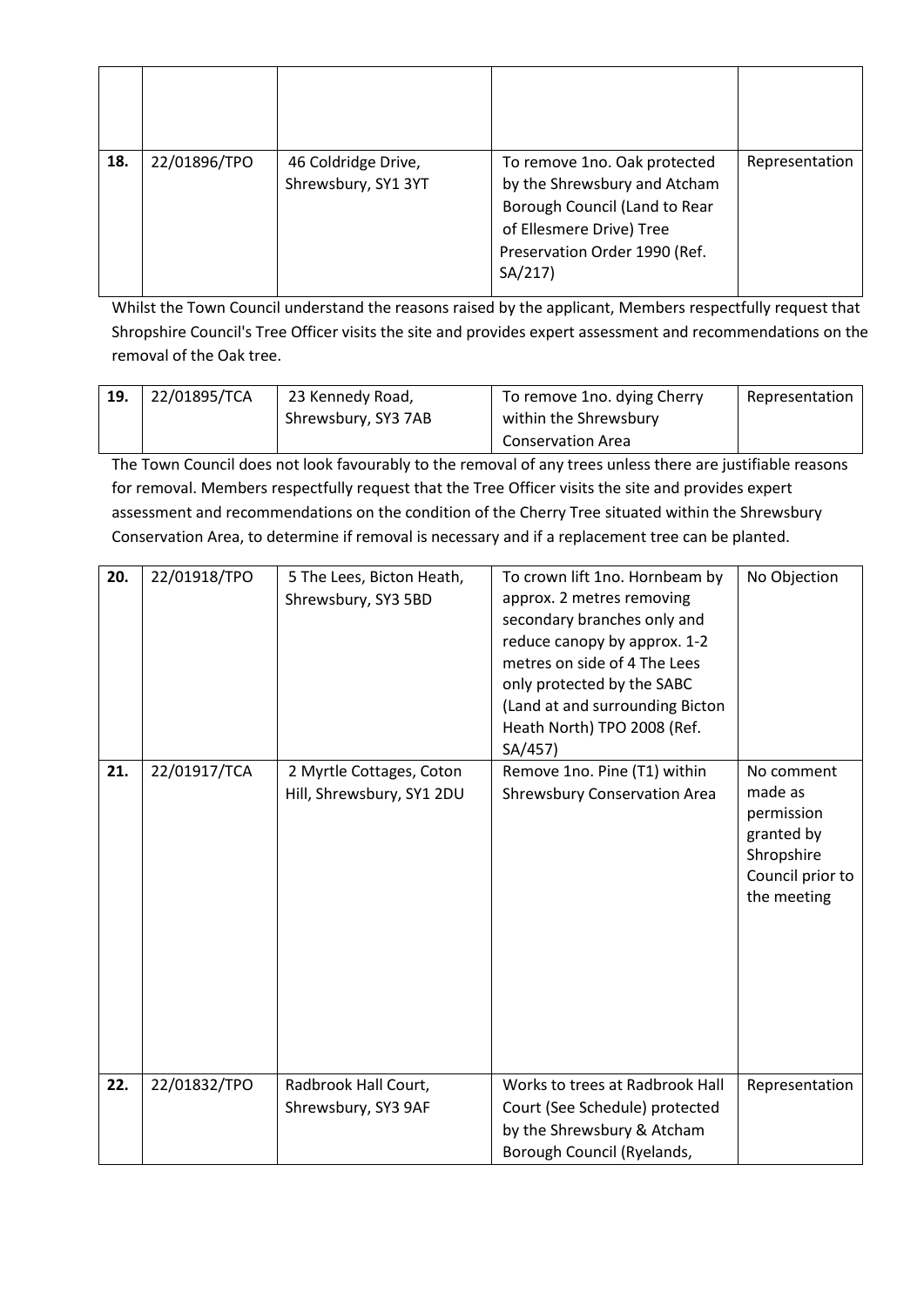|  | Shrewsbury) Tree Preservation<br>Order 2005 (Ref: SA/401) |  |
|--|-----------------------------------------------------------|--|
|  |                                                           |  |

Whilst the Town Council has no objections to this application per se, Members respectfully request that Shropshire Council's Tree Officer visits the site and provides expert assessment and recommendations on the large amount of tree work proposed. The Town Council does not look favourably to the removal of any trees unless there are justifiable reasons for removal and if trees are removed, will there be any replacement trees planted.

| 23. | 22/01706/FUL | 245 Wenlock Road,   | Application under Section 73A of | Objection |
|-----|--------------|---------------------|----------------------------------|-----------|
|     |              | Shrewsbury, SY2 6SA | the Town and Country Planning    |           |
|     |              |                     | Act 1990 for the erection of     |           |
|     |              |                     | boundary wall with timber        |           |
|     |              |                     | inserts and sliding gates to the |           |
|     |              |                     | front of the property            |           |

The Town Council object to this application as the outside height of the boundary wall is not in keeping with the surrounding properties/area and Members fully support the Enforcement Officer in this application.

*Councillor Dean left the meeting.*

| 24. | 22/01705/FUL | 245 Wenlock Road,   | Application under 73A of the   | Objection |
|-----|--------------|---------------------|--------------------------------|-----------|
|     |              | Shrewsbury, SY2 6SA | Town and Country Planning Act  |           |
|     |              |                     | 1990 for a balcony with a      |           |
|     |              |                     | balustrade, on the roof of the |           |
|     |              |                     | dining room                    |           |

The Town Council objects to this application on the grounds of the potential overlooking issues for residents of Kingston Drive.

| 25. | 22/01484/TCA | Briarfields, Raby Crescent, | Remove 1no. Cherry (T1),         | Objection |
|-----|--------------|-----------------------------|----------------------------------|-----------|
|     |              | Shrewsbury, SY3 7JN         | reduce crown of 1no. London      |           |
|     |              |                             | Plane (T2) over highway,         |           |
|     |              |                             | footpath and car park to approx. |           |
|     |              |                             | 6 metres, to reduce crown of     |           |
|     |              |                             | 2no. Laburnum (T3) over          |           |
|     |              |                             | highway and footpath to          |           |
|     |              |                             | approx. 6 metres within the      |           |
|     |              |                             | Belle Vue Conservation Area.     |           |

The Town Council objects to this application as no reasons have been provided for the removal of the Cherry tree which is located within the Conservation Area. No objections are raised to the proposed crown reductions. Members respectfully request that Shropshire Council's Tree Officer visits the site and provides expert assessment and recommendations.

| 26. | 22/01485/TCA | Canon Court West, Abbey | Reduce over-extended limbs       | No comment       |
|-----|--------------|-------------------------|----------------------------------|------------------|
|     |              | Lawn, Shrewsbury, SY2   | close to the adjacent building   | made as          |
|     |              | 5DE                     | and over the car park by 2.5m of | permission       |
|     |              |                         | 1no Sycamore within              | granted by       |
|     |              |                         | Shrewsbury Conservation Area     | Shropshire       |
|     |              |                         |                                  | Council prior to |
|     |              |                         |                                  | the meeting      |
| 27. | 22/01724/FUL | 15 Meadow Close,        | Erection of single storey rear   | No Objection     |
|     |              | Shrewsbury, SY1 4PU     | extension to replace existing    |                  |
|     |              |                         | conservatory                     |                  |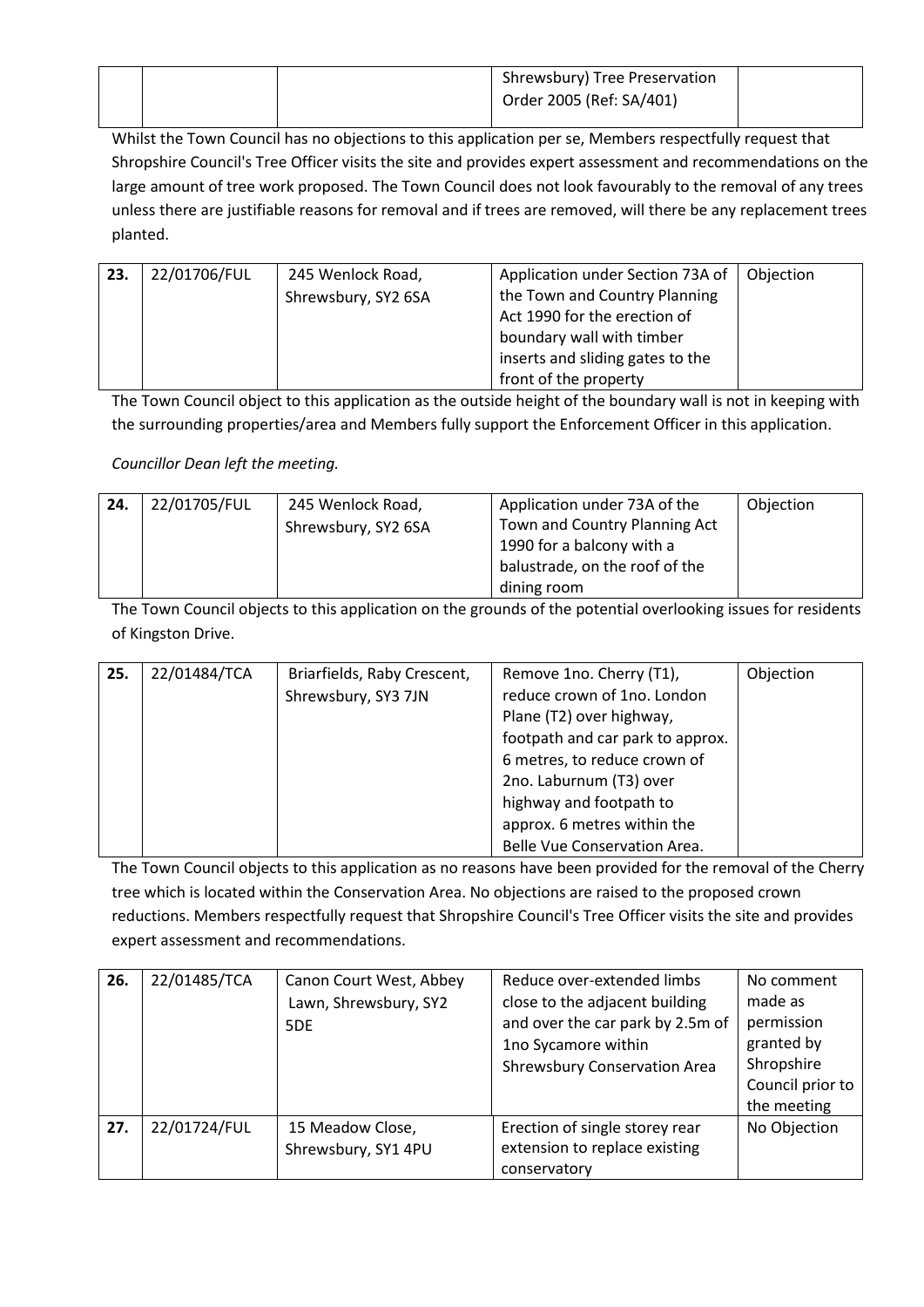| 28. | 22/01703/FUL | 33 Fairlawn Avenue,<br>Shrewsbury, SY3 9QQ     | Erection of single storey rear<br>extension, insertion of new door<br>in rear wall of existing garage<br>and new open front porch | No Objection   |
|-----|--------------|------------------------------------------------|-----------------------------------------------------------------------------------------------------------------------------------|----------------|
| 29. | 22/01666/LBC | 10 College Hill, Shrewsbury,<br><b>SY1 1LZ</b> | Repair works to garden<br>walls/shed, groundworks, and<br>works to facilitate the erection<br>of outbuilding                      | Representation |

Whilst the Town Council does not object to this application per se, Members fully support the comments that had been raised by the Conservation Officer.

| 30. | 22/01683/FUL | 34 Millers Green,<br>Shrewsbury, SY1 2UB         | Erection of part single storey<br>part two storey extension to<br>side/rear elevation                                                                                                                                                     | No Objection   |
|-----|--------------|--------------------------------------------------|-------------------------------------------------------------------------------------------------------------------------------------------------------------------------------------------------------------------------------------------|----------------|
| 31. | 22/01673/LBC | Shrewsbury Railway                               | Works to internal and external                                                                                                                                                                                                            | No Objection   |
|     |              | Station, Castle Foregate,<br>Shrewsbury, SY1 2DQ | to facilitate the renewal,<br>replacement and installation, of<br><b>CCTV</b> cameras                                                                                                                                                     |                |
| 32. | 22/01655/FUL | 83 Tudor Road,<br>Shrewsbury, SY2 6TA            | Erection of two storey extension<br>to side elevation (following<br>some demolition); changes to<br>existing fenestration                                                                                                                 | No Objection   |
| 33. | 22/01584/LBC | 77 Wyle Cop, Shrewsbury,<br><b>SY1 1UT</b>       | Conversion of existing rear<br>ground floor retail unit and<br>offices above into 6No. 1-<br>bedroom apartments; external<br>works to include new<br>windows/doors and new<br>parapet roof affecting a Grade II<br><b>Listed Building</b> | Representation |

Whilst the Town Council does not object to this application per se, Members fully support the comments that had been raised by the Conservation Officer.

| 34. | 22/01583/FUL | 77 Wyle Cop, Shrewsbury, | Conversion of existing rear  | Representation |
|-----|--------------|--------------------------|------------------------------|----------------|
|     |              | <b>SY1 1UT</b>           | ground floor retail unit and |                |
|     |              |                          | offices above into 6No. 1-   |                |
|     |              |                          | bedroom apartments; external |                |
|     |              |                          | works to include new         |                |
|     |              |                          | windows/doors and new        |                |
|     |              |                          | parapet roof                 |                |
|     |              |                          |                              |                |

Whilst the Town Council does not object to this application per se, Members fully support the comments that had been raised by the Conservation Officer.

| 35. | 22/01259/FUL | 117 Copthorne Road, | Removal of section of front brick | Representation |
|-----|--------------|---------------------|-----------------------------------|----------------|
|     |              | Shrewsbury, SY3 8NB | wall laying of rubber mesh on     |                |
|     |              |                     | front grass and dropped curb      |                |
|     |              |                     |                                   |                |
|     |              |                     |                                   |                |

Whilst the Town Council does not object to this application per se, Members fully support the comments that had been raised by the Highways Officer.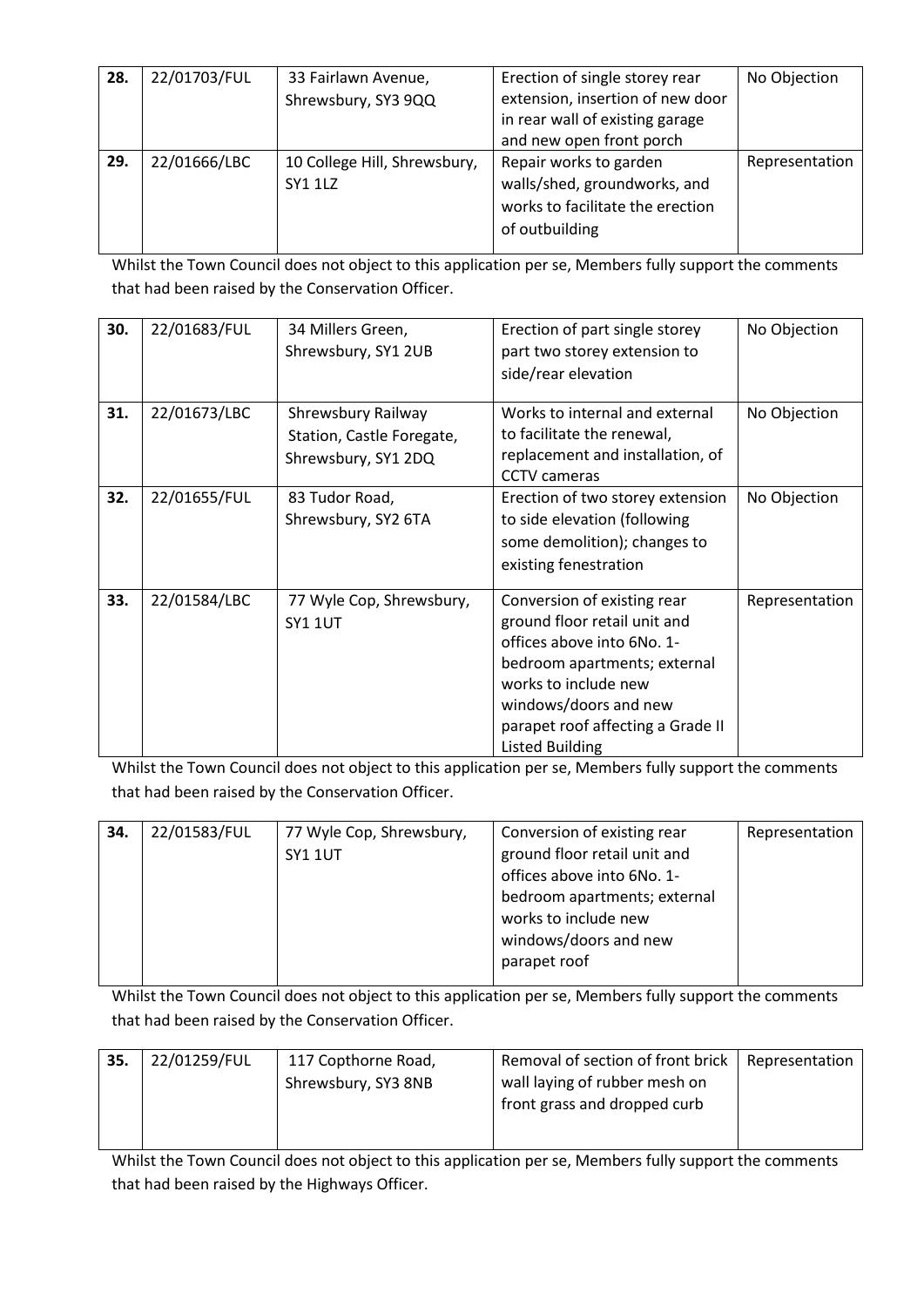| 36. | 22/01757/TCA | 34 Meole Walk,      | To remove 1no. Spruce and to   | Objection |
|-----|--------------|---------------------|--------------------------------|-----------|
|     |              | Shrewsbury, SY3 9EU | crown lift 1no. Douglas Fir by |           |
|     |              |                     | approximately 3 metres and     |           |
|     |              |                     | reduce any overlong side       |           |
|     |              |                     | branches by approximately 1-2  |           |
|     |              |                     | metres within the Meole Brace  |           |
|     |              |                     | <b>Conservation Area</b>       |           |

The Town Council object to this application and question if the correct process has been followed as the plans supplied with the application show the trees are sited within the allotment site of Vicarage Road which is land that is owned by Shrewsbury Town Council and not the applicant. Tree Officers have visited the site and confirmed that the trees appeared to be in good health. Members respectfully request that the Case Officer clarifies this application and that a new application is submitted with the correct information.

| 37. | 22/01640/FUL | 2 Woodfield Road,<br>Shrewsbury, SY3 8HZ     | Erection of single detached<br>garage                                                                                    | No Objection |
|-----|--------------|----------------------------------------------|--------------------------------------------------------------------------------------------------------------------------|--------------|
| 38. | 22/01621/FUL | 24 Greenfield Street,<br>Shrewsbury, SY1 2QL | Erection of 2 storey extension<br>following the demolition of<br>existing rear projection<br>and ground floor extensions | Objection    |

The Town Council object to this application on the grounds of significant overdevelopment of the site. The applicant appears to be doubling the footprint of the property. Members support the comments made from neighbouring properties with regards to the potential privacy and overlooking issues if the proposed extension is granted permission.

| 39. | 22/01614/FUL | 32 Washford Road,   | Replace existing rear extension | No Objection |
|-----|--------------|---------------------|---------------------------------|--------------|
|     |              | Shrewsbury, SY3 9HP | with a new single-storey        |              |
|     |              |                     | extension, and provide a new    |              |
|     |              |                     | entrance porch                  |              |
|     |              |                     |                                 |              |

## **8.2 Schedule of Planning Decisions**

The Deputy Town Clerk submitted the schedules of planning decisions where the comments of the Town Council varied to the final planning decision of the Planning authority between 15 April 2022 to 6 May 2022.

# **RESOLVED:**

That the variance of planning decisions between the period 15 April to 6 May 2022 be noted.

## **8.3 Certificates of Lawful Development**

The Deputy Town Clerk submitted the schedules of the following applications for Certificates of Lawful Development between 15 April to 6 May 2022 for noting:

a) 22/01813/CPL – Application for a Lawful Development Certificate for the proposed reconfiguration of existing pitched roof to extension over kitchen to a hipped roof with a rooflight, new wider french doors to dining room, removal of existing back door to kitchen and insertion of new side door into larger formed utility – 46 Monkmoor Avenue, Shrewsbury.